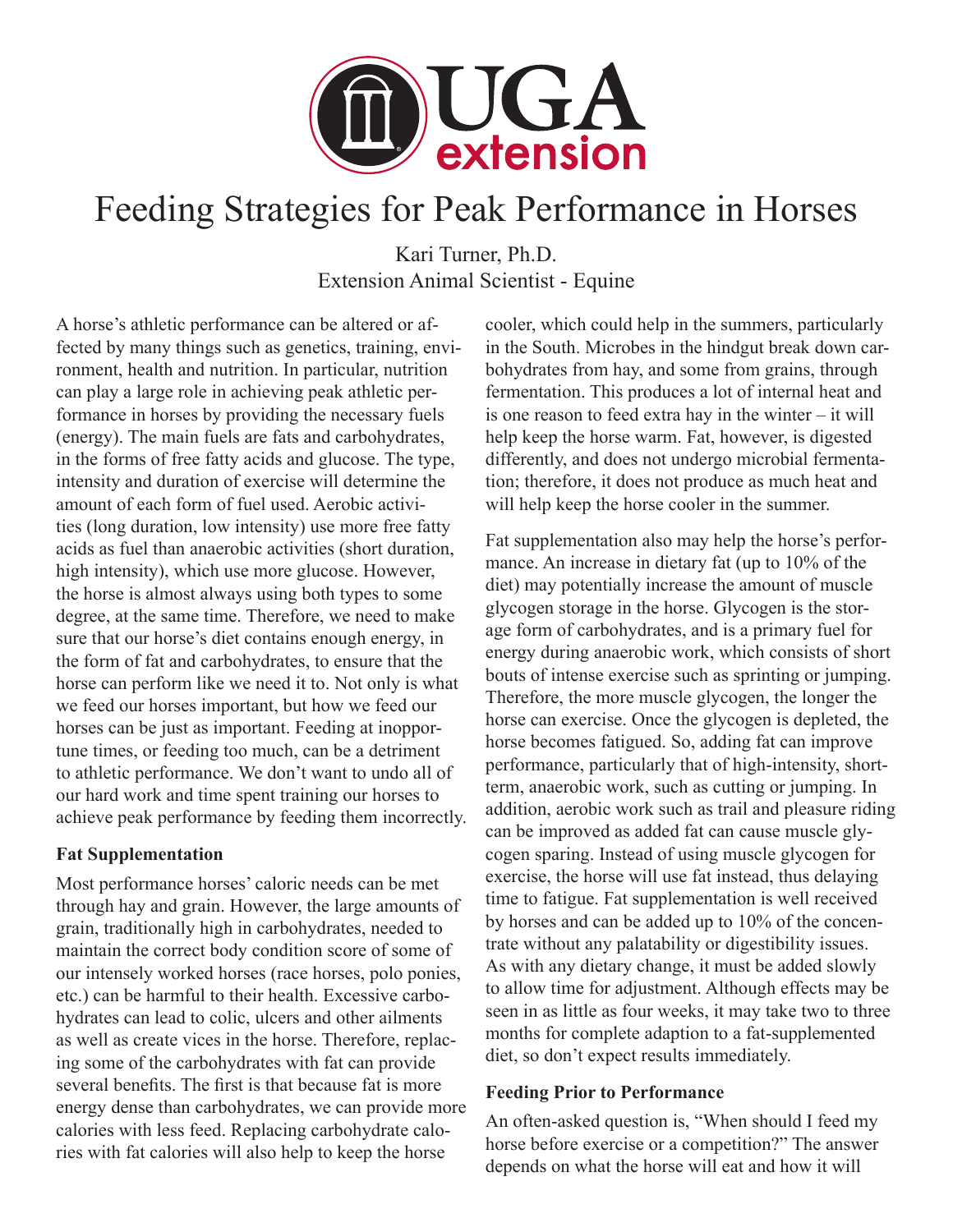be exercised. Research has shown that a grain meal, either with or without hay, fed two hours prior to an exercise bout similar to the endurance and speed phase of a three-day event decreased free fatty acid availability and plasma glucose concentration (Pagan and Harris, 1999). Moreover, grain meals fed three hours prior to exercise also decreased plasma glucose and free fatty acid concentrations, which serve as fuels for the horse (Lawrence et al., 1993). Limiting two necessary fuels for energy is a detriment to performance, particularly higher intensity performance such as eventing, fox hunting or racing. Additionally, feeding a grain meal two hours prior to exercise, and ad libitum hay, resulted in decreased plasma volume and elevated body weights, making the blood thicker and the horses heavier (Pagan and Harris, 1999). This also could be a detriment to peak performance. Feeding hay alone did not decrease free fatty acid and glucose availability; therefore, performance will not be limited by the decreased fuels as seen with grain meals prior to exercise. The hay alone may produce a decrease in plasma volume and elevated body weights, similar to the grain meals. However, feeding hay in small amounts may reduce the effects, and the consequences of withholding hay to stalled horses (ulcers, vices) may outweigh the effects.

Not only does a grain meal affect fuel availability, but it also may affect heart rate. Higher heart rates during the first five minutes of exercise were found in ponies that had consumed grain meals at 0.7% of their body weight prior to exercise (Duren et al., 1992). Similar results were seen in horses that consumed grain meals two hours prior to exercise. However, horses that were fed less than 0.5% of their body weight in grain did not have higher heart rates during an exercise bout (Lawrence et al., 1995). Higher heart rates at a given speed could have an undesirable effect on performance, as the heart would be working at a faster rate than it should. In essence, the conditioning put into a horse to decrease his heart rate at a given speed would be undone. Even though research results are inconclusive, the potential for increased heart rate should be avoided by giving the horse forage only (ad libitum or up to 1% of body weight) prior to competition.

Most of the research has focused on feeding horses a grain meal two to three hours prior to exercise, but a definitive "cut-off" time has not been established. Therefore, if a competition starts early in the morning, it is best to give the horse a last grain meal the previous evening. If competition starts later in the day, the last grain meal should be given early in the morning. Forage may be provided throughout the day in small amounts; however, if a grain meal is missed during the day, do not attempt to "make it up" during the next feeding by offering twice the amount. Offer the normal amount at the scheduled time.

Most of these recommendations are applicable for intense exercise of longer duration, such as racing, polo, fox hunting and endurance racing. Most of the drawbacks to a grain meal prior to exercise, such as decreased fuel availability or increased heart rates, should not adversely affect horses in low intensity or short duration exercise, such as pleasure, equitation, or even short, timed events such as barrel racing.

#### **Feeding After Performance**

So now that we know a little bit about feeding our horses prior to performance, what about feeding them after exercise? If the horse is exercising at high intensities, or for long durations, it is imperative that it receives forage and grain (if needed) after a bout of exercise, particularly if it is competing for multiple days. Concentrates should be fed two hours after intense exercise. Feeding forage and grain following an intense or long duration bout of exercise is essential to restoring glycogen (stored carbohydrate) pools in the liver and muscle. Glycogen is a primary fuel for exercise, and is comparable to gasoline for automobiles. Once the gasoline runs out, the car stalls. Once glycogen is depleted during exercise, the horse fatigues and can no longer continue. Thus, it is very important for horses that compete over multiple days, such as eventers, endurance racers or competitive trail horses, to replenish their depleted glycogen stores so that they have enough "gasoline" to perform the following day. However, it takes several days of rest, relaxation and adequate carbohydrates to completely refill the "gas tank."

### **Body Condition Score**

Another feeding strategy for peak performance is the maintenance (or achievement) of the optimal body condition score. What body condition score is best for peak performance? To answer this, use the Henneke body condition scale, which runs from 1 to 9, with a score of 1 assigned to a very thin horse and a score of 9 assigned to a very obese horse (Henneke et al., 1983; Figure 1). A score of 5 would represent a horse whose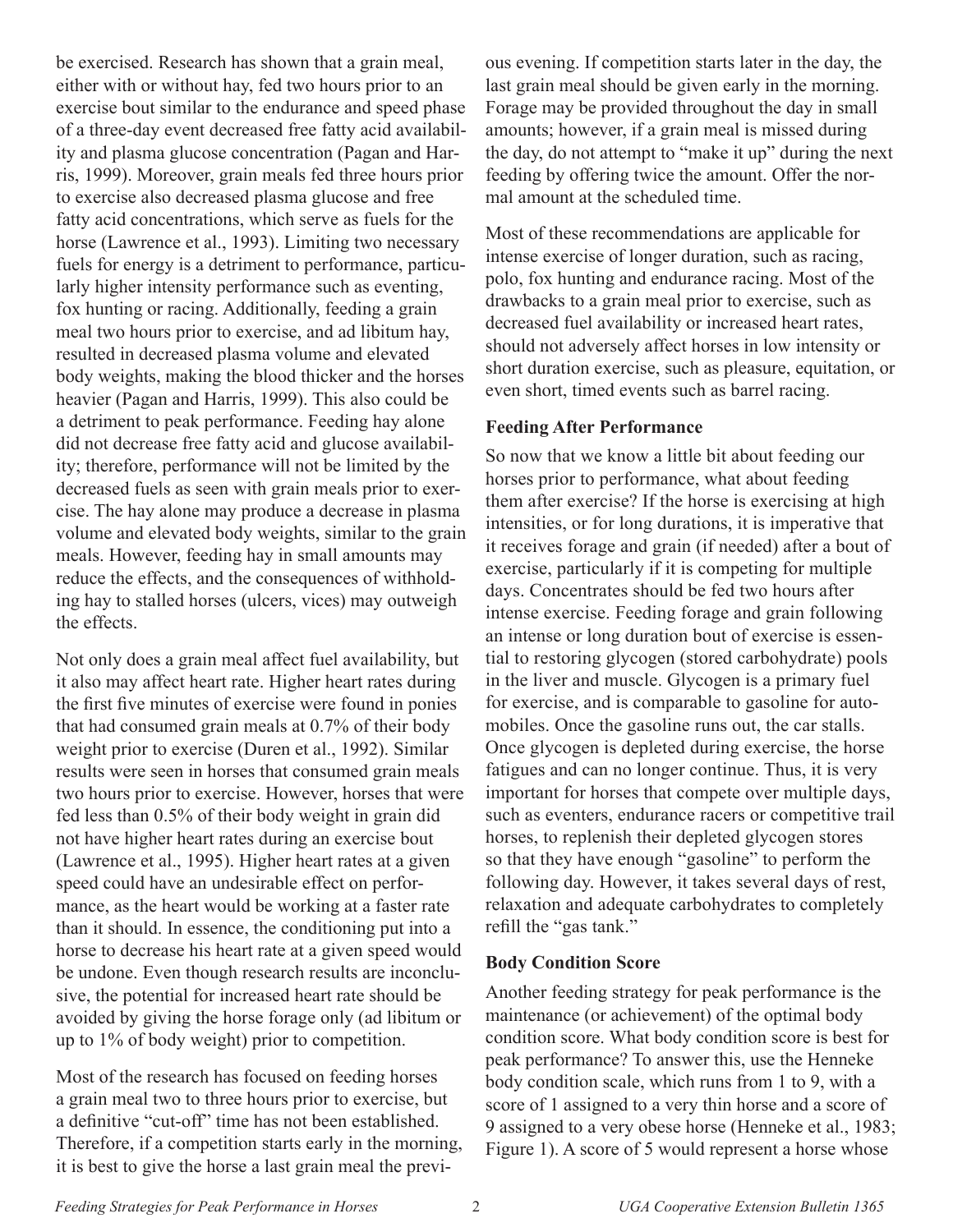ribs are not seen, but easily felt. A score of 5 is optimal for most disciplines, as a thin horse (less than 3) will not have enough energy reserves to sustain performance, and overweight horses (greater than 6.5) could overload their joints and have a difficult time in hotter weather due to increased fat cover. Excess weight can cause a loss of performance due to overheating or joint pain. However, in events such as endurance racing or flat racing, a body condition score as low as 4 is acceptable since a decrease in weight results in a lighter load to carry, thus faster times.

Ideally, adjust the horse's ration so that it achieves and maintains a body condition score of approximately 5. One way to reach a desired body condition score is to adjust the concentrate amount by 20% for each score away from the target score. For example, if a horse is a score of 6, and we would like it to be at a 5, we would lower its concentrate intake by 20%. On the other hand, if it was a 3, and we would like it to be at a 5, we would increase his concentrate by 40%. This is assuming its exercise regime stays the same. Increasing exercise intensity, frequency or duration also will help the horse shed a few pounds. It is also important to remember that ration changes need to be made gradually. Slowly increase or decrease the ration over three to 10 days until reaching the desired amount. The longer time frame is appropriate for drastic increases/ decreases. It does take some time to lose or gain the pounds needed to change a whole body condition score, so be patient, and re-evaluate the horse a month after increasing or decreasing its ration.

#### **General Feeding Management**

As with all horses, it is important to feed a balanced ration to a performance horse. Improperly balanced rations can lead to a decrease in performance, metabolic stress and digestive upsets. Be sure to either purchase commercial feed designed for performance horses or formulate specialized feeds with the assistance of an equine nutritionist.

Assuming a horse is healthy, sound and disorder-free, and is consuming a balanced ration, most supplements are not needed and are simply a waste of money; they could also potentially cause problems such as detrimental mineral interactions and toxicities. Possible exceptions to this may include joint and ulcer medications/supplements. If the horse is unwell, it is best to work under a veterinarian's direction.

Another exception to supplements is electrolytes. Horses working under hot and humid conditions for long periods of time and sweating excessively may need some form of electrolytes. Horses lose a lot of minerals through sweat, and those need to be replaced. Horses that sweat heavily during exercise may not be able to recoup the lost minerals through their normal diet, and may require a dose of electrolytes. Electrolytes come in various application forms, such as a paste or granules to be added to feed or water. It is not recommended to put the electrolytes in the water, as this will make the water rather salty and the horse may not want to drink it. Providing electrolytes in a paste will ensure the horse receives the proper dose in a timely fashion, and won't affect water intake, which can be difficult to control. Furthermore, electrolytes should only be provided when the horse is sweating excessively, as horses cannot store the electrolytes and excess electrolytes will be excreted. Horses that are not sweating heavily usually can replace their electrolyte loss through their normal diet.

#### **Summary**

Nutrition can play a key role in achieving peak performance. Fat supplementation may increase the time to fatigue, reduce the amount of carbohydrates needed and help horses get a beautiful, shiny coat that sparkles under arena lights! Timing of feeding is also crucial to performance since grain meals fed too close to performance can lower necessary fuels and possibly increase heart rates. We must always strive to keep our horses in prime condition. Perfecting our feeding strategies will help us maximize our training and conditioning programs and keep our horses in peak physical condition.

### **References**

Duren, S.E., M. Manohar, B. Sikkes, S. Jackson, and J.P. Baker. 1992. Influence of feeding and exercise on the distribution of intestinal and muscle blood flow in ponies. Pferdeheilkunde. 1:24-29.

Henneke, D.R., G.D. Potter, J.L. Kreider, and B.F. Yeates. 1983. A scoring system for comparing body condition in horses. Equine Vet. J. 15:371-372.

Lawrence, L.A., L.V. Solderholm, A.M. Roberts, J. Williams, and H.F. Hintz. 1993. Feeding status affects glucose metabolism in exercising horses. J. Nutr. 123:2151-2157.